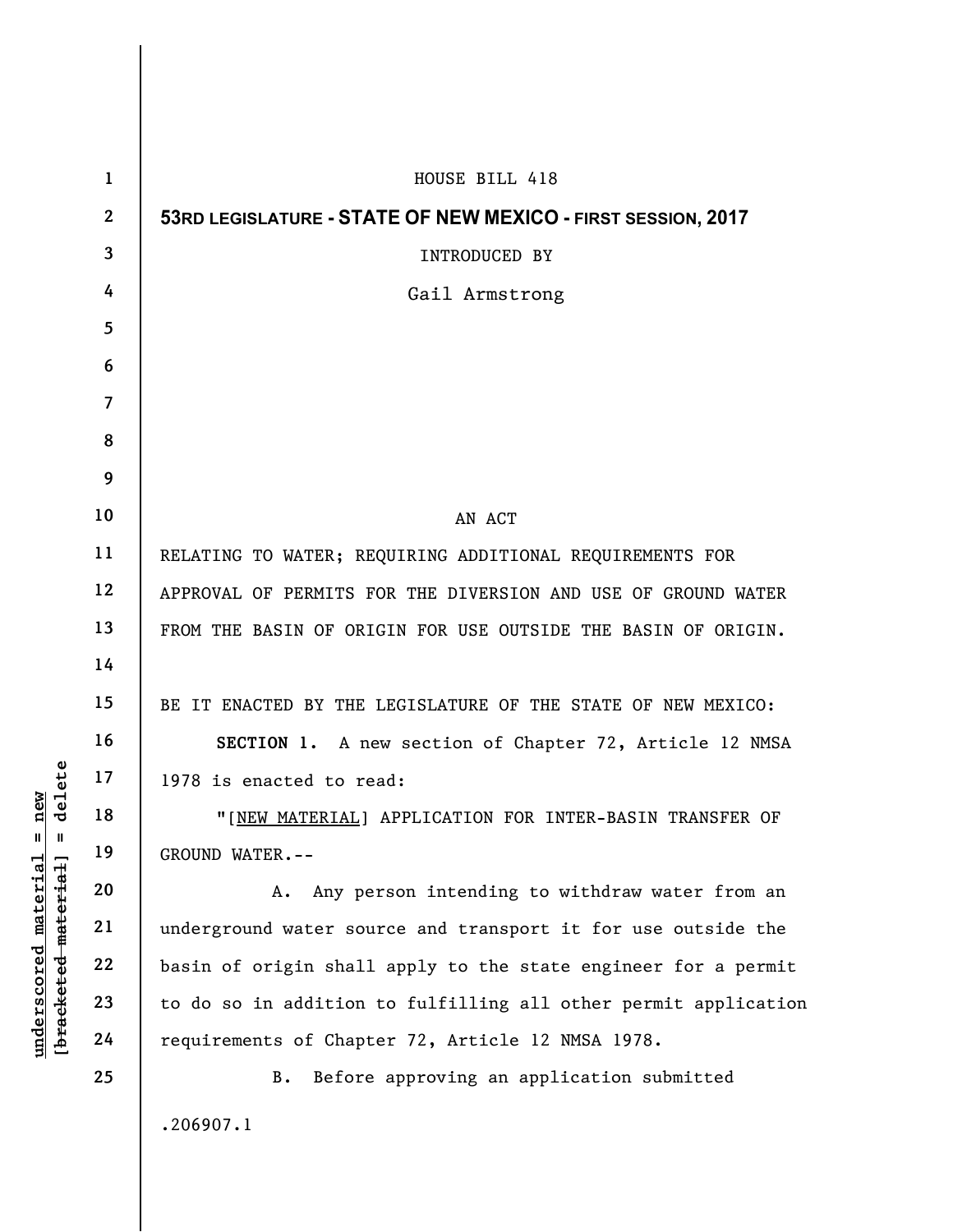**1 2 3 4**  pursuant to the provisions of Subsection A of this section, the state engineer shall conduct a comprehensive review of the information required by Subsection C of this section at the applicant's expense.

C. In acting upon an application submitted pursuant to the provisions of Subsection A of this section, the state engineer shall, at minimum, consider the following factors:

**8 9 10**  (1) whether the transfer is in compliance with regional water plans of the area of origin and of the area of proposed use;

(2) whether the source of supply can reliably sustain the diversion's anticipated firm yield and whether the diversion will exceed the recharge rate of the ground water aquifer in the area of origin;

(3) whether the board of county commissioners of the county out of which the water is proposed to be transferred adopts a resolution declaring that it is or is not in the public interest for the application to be granted;

(4) the amount of water in the basin of origin available for future appropriation; and

(5) the practicable availability of alternative sources of water for the proposed use that would not rely on transfer of water out of its basin of origin.

D. This section shall not apply to an application for the inter-basin transfer of less than one thousand .206907.1

 $\frac{1}{2}$  intereted material = delete **[bracketed material] = delete**  $underscored material = new$ **underscored material = new**

**5** 

**6** 

**7** 

**11** 

**12** 

**13** 

**14** 

**15** 

**16** 

**17** 

**18** 

**19** 

**20** 

**21** 

**22** 

**23** 

**24** 

**25** 

 $- 2 -$